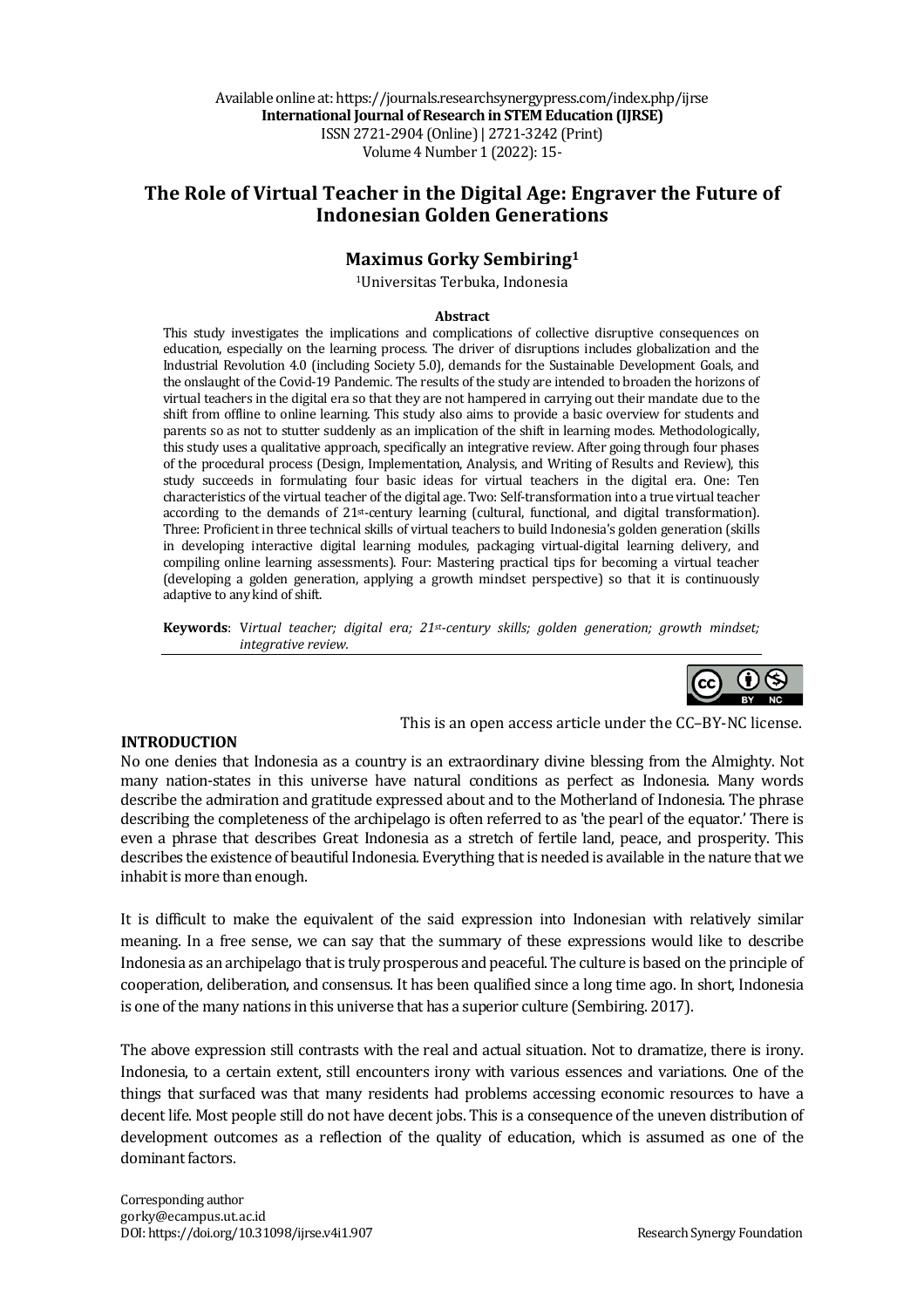Many people do not have access to quality education, yet education is an essential need. As a result, the phenomenon of poverty and unemployment becomes symptomatic. At the same time, the problem of injustice can also arise. Resulting in wide-open economic disparities. What's more, in a pandemic like what has happened from early 2020 until now, another common implication is that there is widespread environmental damage due to the uncontrolled exploitation of nature. We often witness the phenomenon of coercion of will in society, which can be horizontal and vertical. Disharmony in society is a logical consequence of this factual phenomenon. It is not surprising that systemic and deep-rooted negative influences permeate and disrupt social, cultural, and especially economic problems.

Underlining the above description, it is urgent to seek a solution to reduce the spread of turmoil that could destroy resilience as a nation that has great natural resources. Without intending to simplify, we should look at the portrait of the implementation of education. Especially what is the role of the teacher at this time and in the future? What we want to achieve through this study is to strive for the provision of quality education that is accessible to all levels of citizens with a strong and deeply rooted Indonesian character. Education is intended so that citizens have qualified abilities so that they can manage the resources of the archipelago to become a buffer for welfare for all (Sembiring, 2016).

Associated with this factual condition, a careful study of the conception and implementation of education and operational technicalities is increasingly relevant. Even without the chaos of the global Covid-19 pandemic, a thorough study of the implementation of education, specifically in terms of learning, must be reviewed. The implications of globalization are followed by the Industrial Revolution 4.0 and Society 5.0 (and to fulfill the demands of the Sustainable Development Goals), there are critical things that must be cautiously noticed related to learning processes (Scwhab, 2016).

As a result of this simultaneous disruption, learning that was previously face-to-face (offline) has turned into virtual (online). This shift has many implications, consequences, and complications that, if not responded to adequately, will trouble education stakeholders. At least teachers, students, parents, and schools will face and experience sudden and collective stuttering when faced with shifts in learning. It was reflected from March 2020 to the end of October 2021 (Belawati & Nizam, 2020). In other words, we want to share experiences on how to reduce the current turmoil through the provision of adequate education so that it can be adapted to the most precise rules. The final goal is to smartly educate Indonesia's golden generations (Belawati, 2020).

Various important factors regarding the resilience of the education system are determined by various elements. Important factors that must be considered in such a way that education can be well organized and can be utilized by all students with optimal results. Education is superior if the policy and regulatory aspects become a solid foundation. Its derivatives, such as the curriculum and learning resources, must be completed. For smooth operations, funds and learning facilities are available. At the same time, support in terms of strengthening the implementation of the Government together with the community must be real. The reflection of the support referred to technical aspects comes from the contributions of parents and students. Above all, the existence of qualified educators is the foundation for determining the outcome of educational effectiveness.

In this context, we absolutely must have reliable teachers according to the demands of  $21$ <sup>st-century</sup> learning skills. In particular, we give the term virtual teacher of the digital era. As mentioned earlier, many great shocks have come simultaneously without being able to predict. Technological advances that make random change become a common phenomenon. We are surprised by the implications of globalization which makes competition sharp. The Industrial Revolution 4.0 just came. Before we had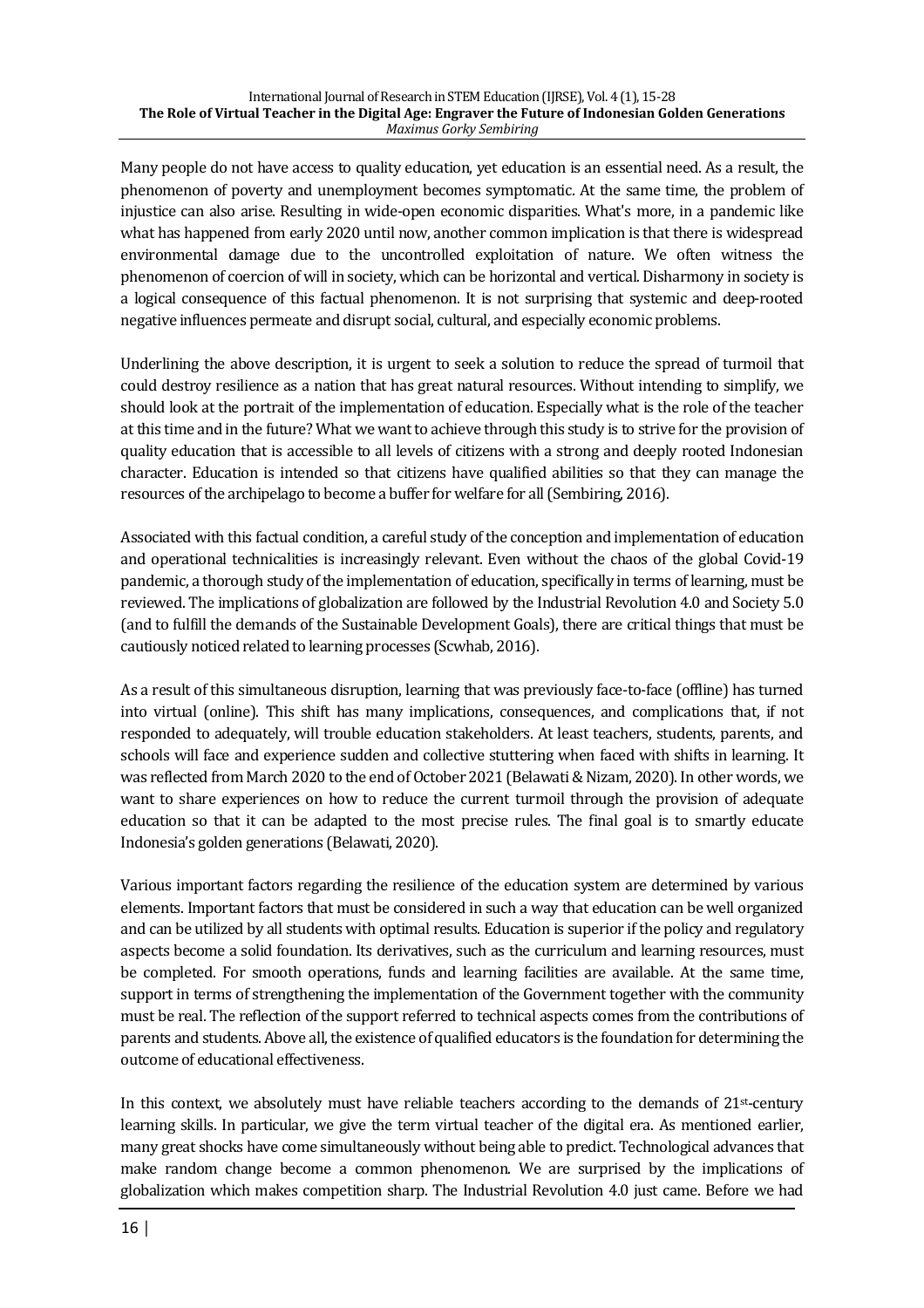time to sit back and plan anticipatory efforts so as not to be crushed by this revolution, the demands of Society 5.0 came as well. In this context, between Globalization, the Industrial Revolution 4.0, and Society 5.0, ideas and demands for the Sustainable Development Goals have emerged as a continuous agenda of the Millennium Development Goals. At the end of 2019, we and the world were shocked by the outbreak of a global pandemic known as the Covid-19 Pandemic (Sembiring, 2021b).

Once again, without this collective, sudden and insistent shock, how do we prepare qualified human resources for 100 years of Indonesia (towards 2045) through quality education is already limping. Many aspects must be considered and harmonized to ensure the implementation of quality education. Of course, with quality results and output. Seeing the accumulative shocks since the Covid-19 pandemic in early 2020 has disrupted many sectors and aspects of life. What else in the field of education. Without quality education, abundant natural resources, and qualified human resources will certainly not benefit the nation's resilience.

This means that the level of welfare of a nation is not determined solely by the abundance of natural resources. Economic resilience and the welfare of the nation are determined by the ability to develop innovation  $(45%)$ , utilize technology  $(25%)$ , and strengthen networks  $(20%)$ . Lastly, followed by the availability of natural resources (10%). Many believe that having only natural resources without seeking added value (due to innovation, technology, and networks) will not provide maximum benefits in building the nation's resilience and welfare (Sembiring, 2008).

Talking about innovation, technology, and networks is talking about human resources (not natural resources). Qualified human resources (golden generation) are spiritually, emotionally, intellectually, and physically intelligent. Plus, character. Having intelligent and character human resources can only be obtained from quality education and educational processes. Quality education is determined by one of the determinants, teachers! Without qualified teachers, there is an imbalance in seeking human resources which are reliable and have strong Indonesian values and roots.

The dynamics and challenges arise when the current learning orientation (due to the Covid-19 pandemic) suddenly changes from offline learning to online learning. Offline learning (face-to-face) and online learning (face-to-face) are conceptually no different. The results of offline and online learning are no different in terms of the conception of results and outputs. They are different in terms of mode and supporting elements. In short, in offline learning, learners (people who learn) are actively looking for learners (people who teach, learning resources). In online learning, learning resources 'visit' students. In terms of results and outputs, offline and online learning essentially makes no difference as long as 'learning' is present (Sembiring, 2020a). In reality, many complain that online learning has a bad effect if it is done in the long term. What is more, some scholars do not believe that an academic atmosphere can be obtained through online learning (Sembiring, in Press).

This study then examines the concept and implementation of online learning that has been running in the last three semesters (March to December 2020 and March to June 2021) with a qualitative approach. The approach used in this study is an integrative study to get basic ideas and understanding for the benefit of teachers. The point is so that teachers can carry out their mandate according to their functions and roles as virtual teachers in the digital era. This is important so that teachers remain optimal and functional even though they turn into virtual teachers. We hope that the teacher will exactly master what to play, in what way, and to achieve what goal. Furthermore, this study will open new horizons both to students and parents as well as stakeholders. The hope is that there will be a common view of how digital-based virtual learning is implemented so as not to give complications to stakeholders.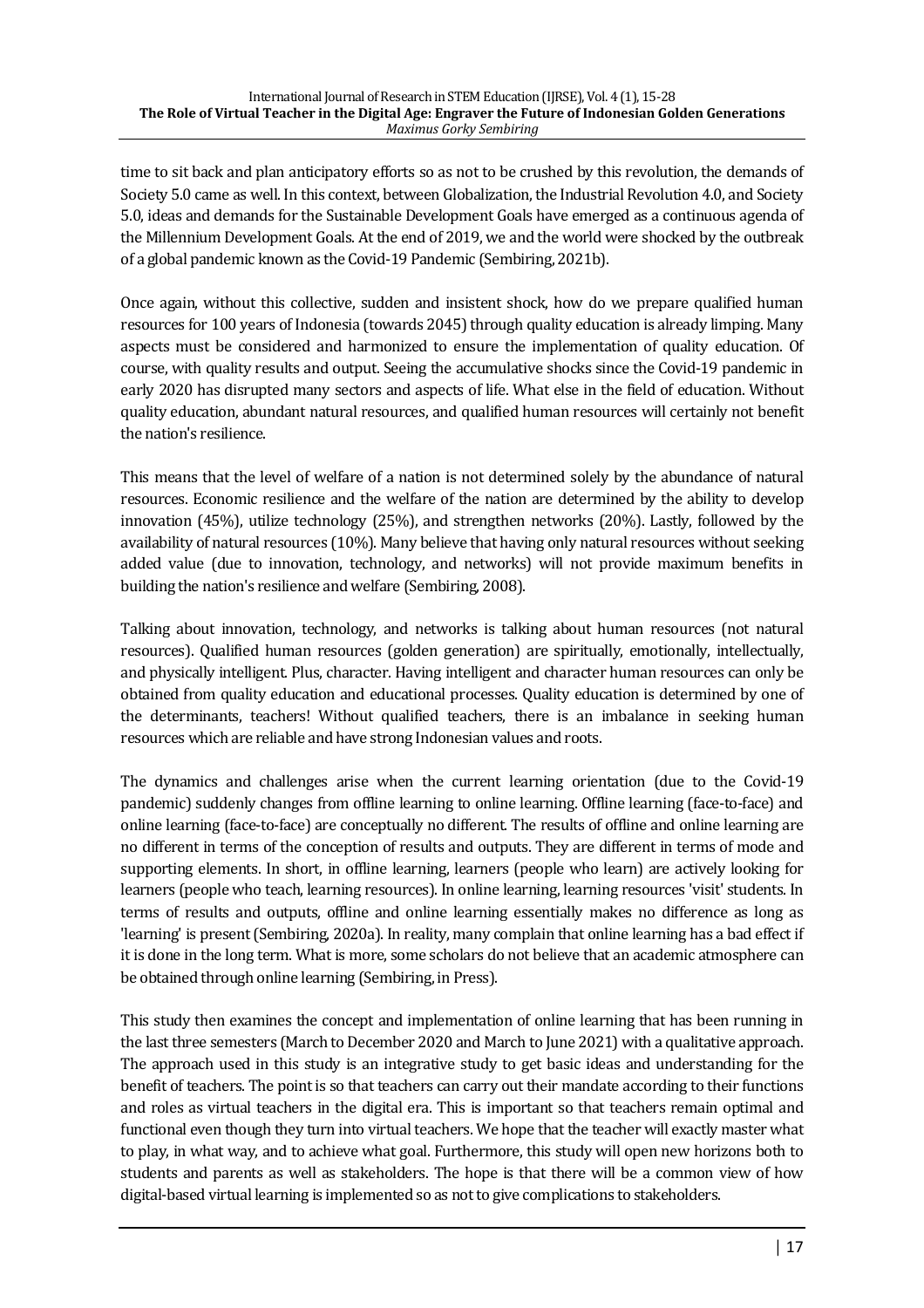#### **LITERATURE REVIEW**

In this study, related to how education and learning are disrupted can be viewed from several perspectives. Beginning with globalization and its consequences. Then followed by a description of the Industrial Revolution 4.0, including Society 5.0 (Schwab, 2016; Deguchi et al., 2020). Along with these three aspects, the demands for  $21^{st}$  Century skills (12 new skills for the  $21^{st}$  Century) are also born, which are inseparable from the demands of the Sustainable Development Goals. The synthesis of these driving factors, coupled with the outbreak of the global Covid-19 pandemic, has put pressure on the education sector to harmonize. In a narrower context, learning changes significantly (Dhawan, 2020), including for Indonesia in terms of preparing for Indonesia's golden generations.

What's more, since the beginning of 2020, after the first three months, Indonesia has experienced a pandemic situation. All sectors are adjusting because they must cope with the consequences of Covid-19. We are used to hearing names not only working and studying from home but even praying from home. When it comes to learning from home, there is no other choice but to do distance learning. This means that there is a shift in the learning system from face-to-face to virtual classrooms.

As a result of this shift, because it was carried out in a state of urgency, many aspects of implementation were far from what they should have been (Sembiring, 2020a; Sembiring (2020c). As a result, many complaints reappeared regarding the implementation and the results (outputs) of online learning over two years. What is happening? What is happening is not distance learning (online); but Emergency Remote Teaching (Milman, 2020; Whittle et al., 2020).

It is just because of globalization, that our education must make adjustments. As reported by the International Monetary Fund (IMF, https://www.imf.org/external/np/exr/ib/2008/053008.htm - May 2008), economic globalization is a historical process, the result of human innovation and technological progress. It refers to the increased integration of economies around the world, primarily through the cross-border movement of goods, services, and capital. The term also often refers to the movement of people (labor) and knowledge (technology) across international boundaries. There are also cultural, political, and environmental dimensions that are broader than the context of globalization itself.

The term globalization began to be more commonly used in the 1980s. Reflecting technological advances that facilitate and speed up the settlement of international transactions. Trading and financial flows. It refers to the expansion of the same market power beyond national borders. It has been going on for centuries at all levels of human economic activity (rural markets, urban industries, financial centers).

Many indicators describe how goods, capital, and people are becoming globalized. For example, the value of trade (goods and services) as a percentage of world GDP increased from  $42.1\%$  (1980) to 62.1%  $(2007)$ . Foreign direct investment increased from 6.5% of world GDP  $(1980)$  to 31.8%  $(2006)$ . The stock of international claims (bank loans), as a percentage of world GDP, increased from about 10% (1980) to 48% (2006). The number of minutes spent on cross-border telephone calls per capita increased from 7.3% (1991) to 28.8 (2006). Foreign workers increased from 78 million people (2.4% of the world's population, 1965) to 191 million people (3.0% of the world's population, 2005).

Growth in global markets helps drive efficiency through competition and division of labor. It is a specialization that allows people and the economy to focus on what they do well. Global markets also offer greater opportunities to enter more diverse and larger markets. This means they can access more capital, technology, cheaper imports, and bigger exports. But the market does not necessarily ensure that the benefits of increased efficiency are shared by everyone. Each country must be ready to accept the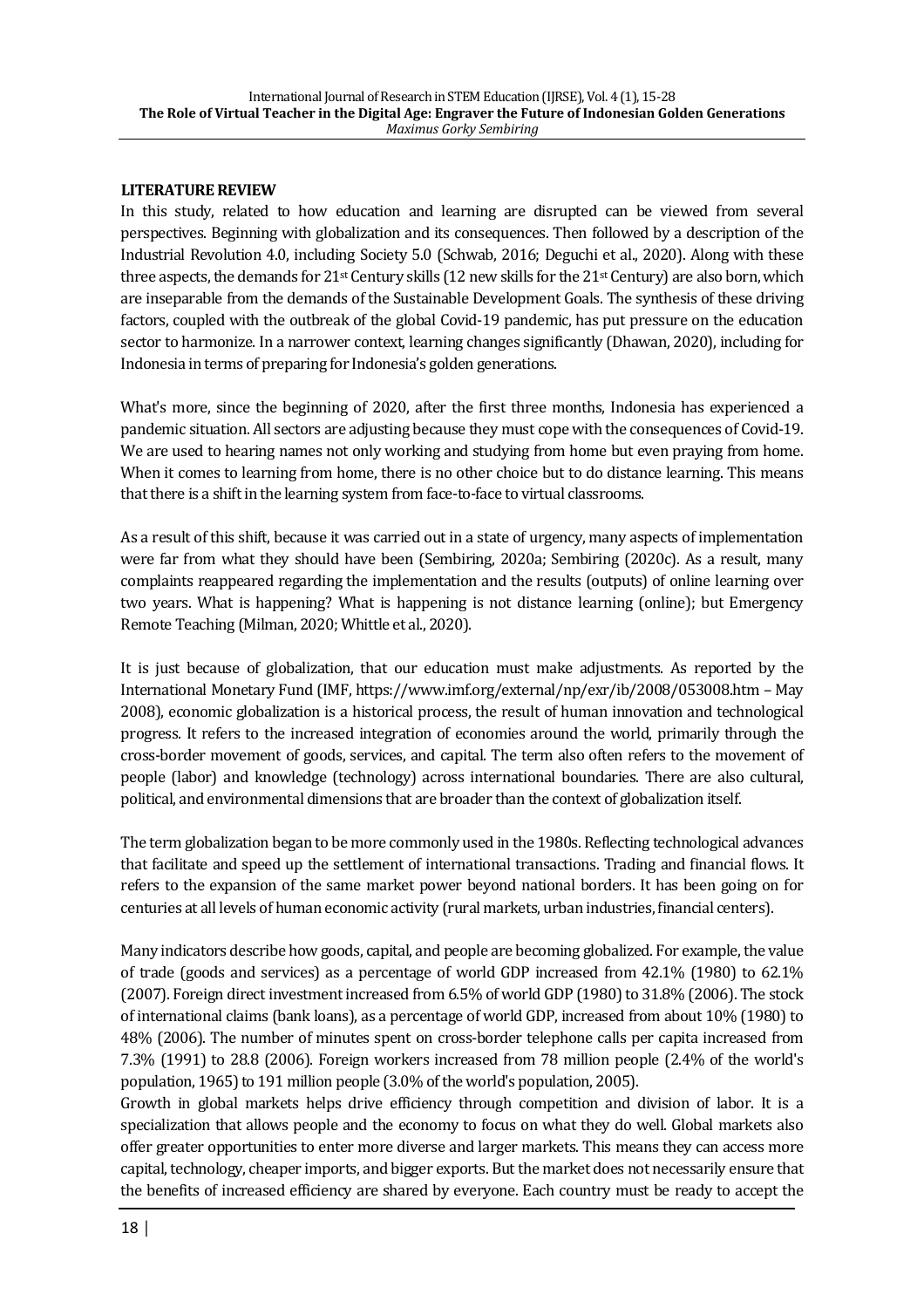necessary policies. In the case of underdeveloped countries, the support of the international community is needed when doing so. What if education is not ready to develop reliable resources to face the turmoil due to competition?

The reach of globalization easily extends to everyday choices in personal, economic, and political life. For example, greater access to modern technology. In healthcare, it can make the difference between life and death. In the world of communications, it facilitates commerce and education and allows access to independent media. Globalization also creates a framework for cooperation between countries on various non-economic issues with cross-border implications. Examples: immigration, environment, and law. When the entry of foreign goods, services, and capital into a country creates incentives and demands to strengthen the education system because it is obliged to recognize the competitive challenges in front of the eyes.

Globalization implies information and knowledge are dispersed and shared. Innovators in business and government can take ideas that have been successfully implemented in a particular area and adapt them to their region. They can avoid ideas that have a track record of failure. Stiglitz stated that globalization has reduced the sense of alienation felt in most developing countries and has given many people in developing countries access to a wider range of knowledge beyond the reach of even the richest people in any country on earth (https://www.britannica.com/biography/Joseph-Stiglitz).

In essence, globalization (economy) changes many sides and the order of life. The life that had left certainty suddenly changed. Fundamentally, these changes create shocks for countries that are not ready to adopt the shifting impact of globalization. In simple language, globalization gives birth to turbulence and open competition. At this stage, it is common for the big to prey on the small. The implication, what remains, or is certain, is uncertainty.

Not having had time to harmonize the world of education due to globalization, there also came a more powerful disruptive driver, the Industrial Revolution 4.0 (followed by Society 5.0). As a result, the order caused by globalization has not been able to be adopted, and there is also a disruption that makes all orders turn upside down. Marr (2018; https://www.forbes.com/sites/bernardmarr/2018/09/02/what-is-industry-4-0-heres-a-super-easyexplanation-for-anyone/?sh=6ec6c87f9788) says we are amid a real transformation in the way we produce products thanks to the digitization of manufacturing. This transition is so powerful that it is called Industry 4.0 to represent the fourth revolution in manufacturing. From the first industrial revolution (mechanization via hydropower and steam) to mass production and assembly lines using electricity in the second revolution, the fourth industrial revolution took what began in the third revolution, the adoption of computers and automation; what's more, the rise of intelligent autonomous systems and machine learning. Although some consider Industry 4.0 as a marketing tool, the shifts that occur in the manufacturing sector deserve attention.

Industry 4.0 optimizes the computerization of Industry 3.0. When computers were introduced in Industry 3.0, it was disruptive because of the addition of completely new technologies. Now, and going forward, as Industry 4.0 evolves, computers connect and communicate with each other, eventually making decisions without human involvement. The combination of cyber-physical systems, the Internet of Things, and the Internet of Systems make Industry 4.0 possible. Smart factory comes true. As a result of the support of smart machines that keep getting smarter as they gain access to more data, factories are becoming more efficient and productive. The network of machines is digitally connected. In the end, creating information sharing generates the real power of Industry 4.0. How is Education (learning) responding to this progress? How do teachers function and play a role in this kind of era? *Industry 4.0 Applications Today*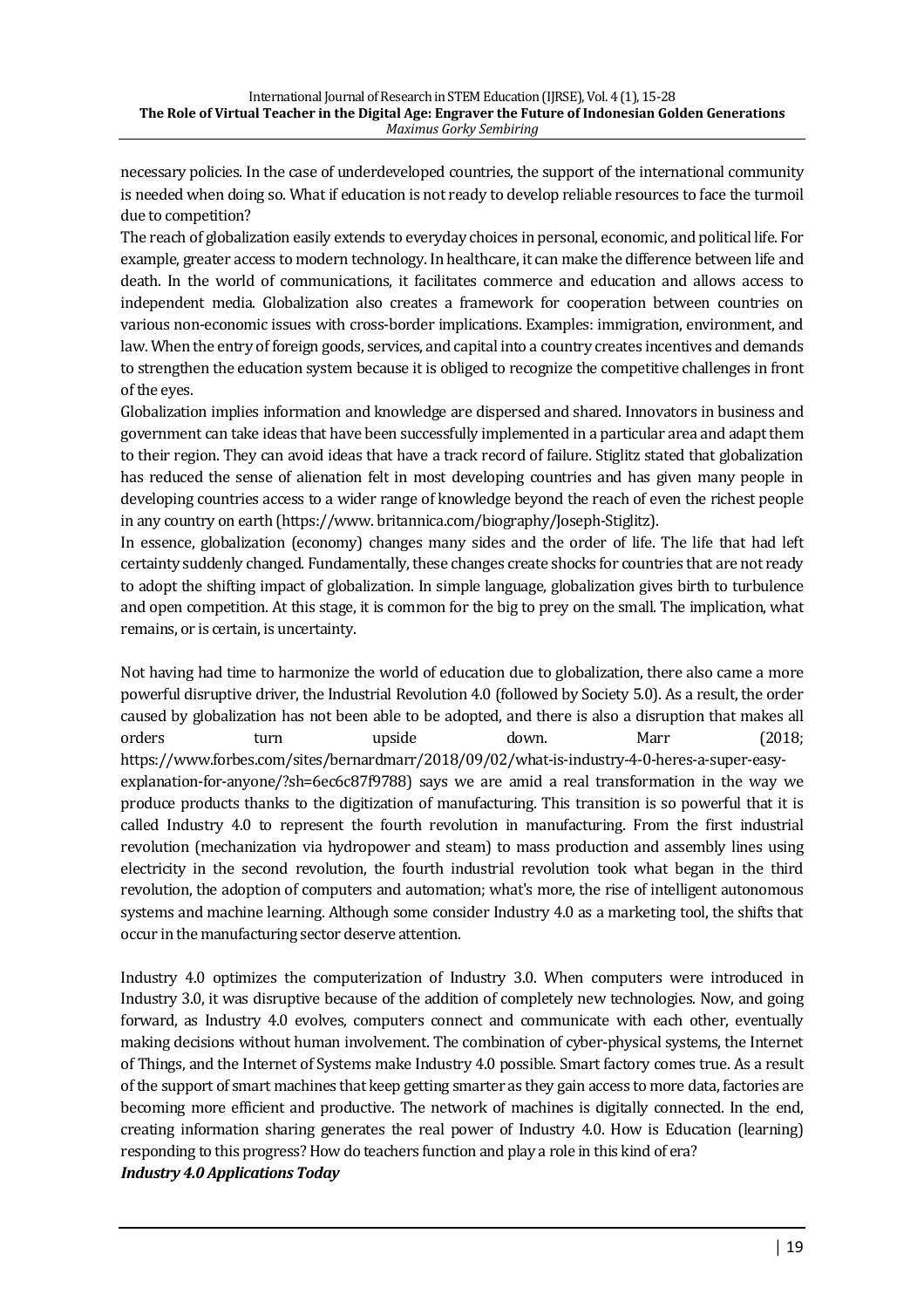Many organizations are still in denial about how Industry 4.0 is impacting their business. Others struggle to find the knowledge of how to best adapt their unique use case. Others are implementing today's changes and preparing for the future intelligently. Of course, through proper education. Here are some that exist and are possible.

*Opportunity Identification*: The connected machine collects a large amount of data that can inform maintenance, performance, and other issues. Then it can also analyze the data to identify patterns and insights that are impossible for humans to do in a short period. Industry 4.0 offers the opportunity for manufacturers to optimize operations quickly and efficiently. How to pinpoint the focus on what needs attention. Using data from sensors in its equipment, in an African gold mine, for example, was able to identify oxygen level problems during leaching. Once fixed, the increased yields by 3.7%, saving \$20 million per year.

*Optimize Logistics and Supply Chain*: Connected supply chains can adapt and accommodate as new information is presented. If weather delays tie up shipments, connected systems proactively adapt to reality and shift manufacturing priorities.

*Robots*: It used to be only possible for big companies with big budgets. Robotics is now more affordable and available to organizations of all sizes. From selecting products in the warehouse to preparing them for shipping, autonomous robots can quickly and securely support manufacturers. Robots move goods around Amazon's warehouses and reduce costs and enable better use of floor space for online retailers. *3D Printing*: This technology has improved tremendously in the last decade, having grown from primarily prototyping to actual production. Advances in the use of metal additive manufacturing have opened many possibilities for production.

*Internet of Things and Cloud:* A key component of Industry 4.0 is the Internet of Things, characterized by connected devices. This not only helps internal operations but using a cloud where data is stored, equipment, and operations can be optimized, leveraging the insights of others using the same tools enabling small companies to access technology they cannot use independently.

While Industry 4.0 is still developing, and we may not have the complete picture until we can see the situation 30 years into the future, technology-laden companies realize the potential of Industry 4.0. The company is also grappling with improving workforce skills when planning a new workforce and recruiting the right skilled employees. How do education, learning, and teachers respond to such needs? In line with all of this, the demands for sustainable development goals and 12 new 21st century customs have also become imperative. This means, once again, even without the Covid-19 wave, education must adjust. The twelve new skills in the  $21$ <sup>st-</sup>century demand three groups of skills and abilities, namely:  $(1)$ Learning Skills, Literacy Skills, and (iii) Life Skills. Overall,  $21$ <sup>st</sup>-century people in the digital era cannot survive without having critical, creative, collaborative, and communicative thinking skills (Learning Skills Section). Literacy skills include literacy of information, media, and technology. The most resilient part is life skills that include flexibility, leadership, initiative, productivity, and social skills (Stauffer, 2020)

On balance, the demands of  $21$ <sup>st-</sup>century skills, of course, require appropriate learning (with  $21$ <sup>st-</sup>century style). What's that? Digital-based virtual learning. This digital-based virtual learning is increasingly relevant to be pursued and realized. Since late 2019 and early 2020, the global Covid-19 pandemic has spread, and all activities from home and learning have shifted from offline to online. This breakthrough effort is in line with the demands of the Sustainable Development Goals. One of the core sustainable goals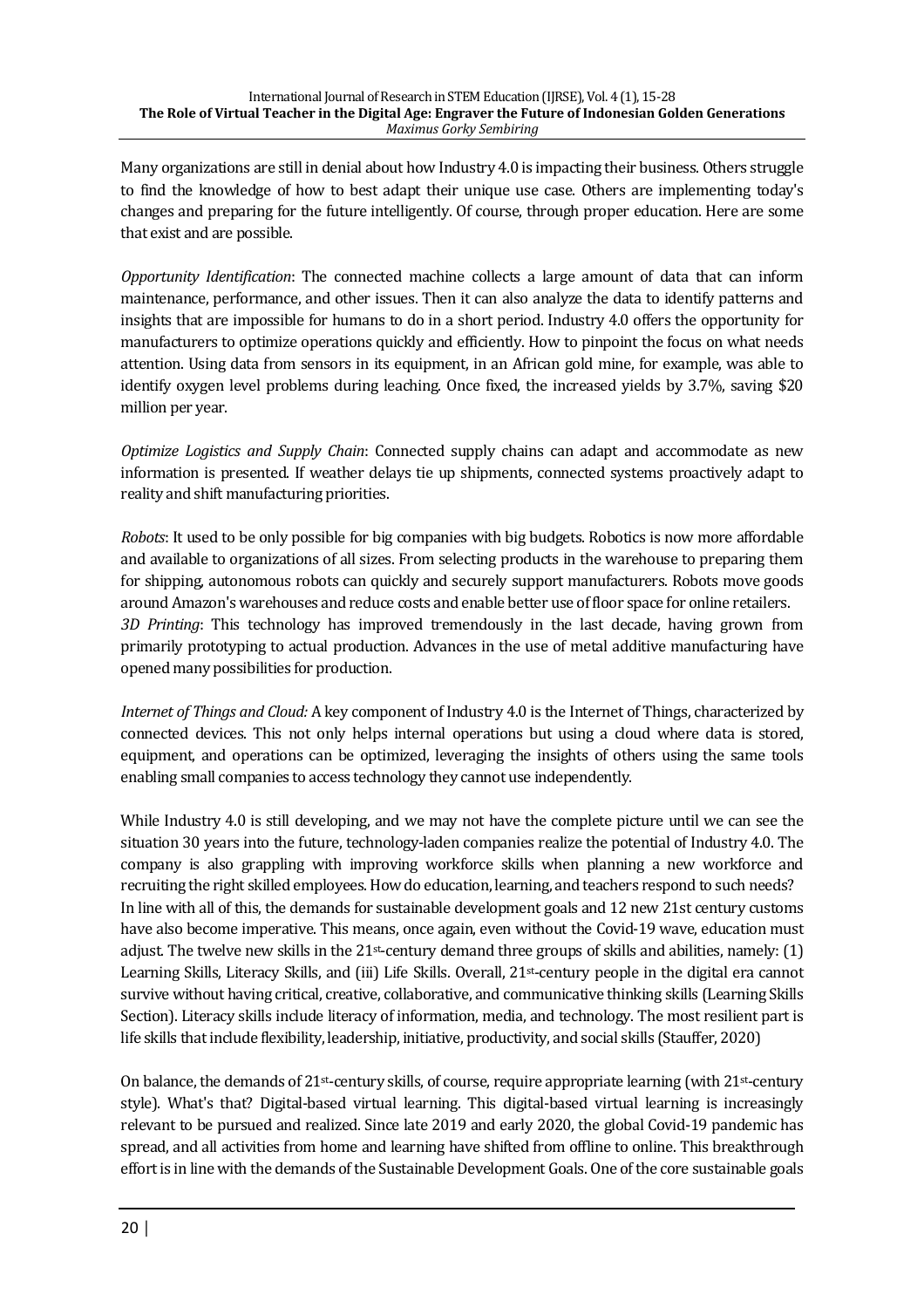is that every child must receive good educational services (https://www.who.int/healthtopics/sustainable-development-goals#tab=tab\_1).

Then, what is the focus of attention? Simply put, this study looks at the existence (function and role) of teachers amid disruptive change conditions. Although not the only determinant of educational success, teachers are the main actors in organizing the learning process. Based on some of the literature reviews above, integrated thinking is needed to find the teacher's character that fits the current conditions. Exactly what is the determinant so that teachers remain functional and optimal in the shift due to this multi-faceted disruption? Then it is important to find a transformation that must be formulated for teachers so that amid this storm of uncertainty, teachers continue to contribute.

Given the tremendous changes that have occurred in the last 18 months, tips on how teachers carry out their mandates are optimal, able to develop themselves sustainably. No less important, technically, what skills a teacher must have to remain functional and optimal even though they have to turn into a virtual teacher by the demands of the digital era. With this formulation and framework to be built, the learning process does not lose its meaning and momentum.

## **RESEARCH METHOD**

The orientation used in this study is library research, to be precise, integrative review. This approach is closely related to a semi-structured review that aims to assess, conduct critical reviews, and synthesize the literature on research topics related to possible ways so that new theoretical frameworks and perspectives can be found for later ideas (Snyder, 2019; Whittemore; Knafll, 2005). In the process, procedurally, the implementation of the study follows four phases as suggested, including the following phases: (i) Design, (ii) Implementation, (iii) Analysis, and (iv) Arrangement and Writing of Study Results; in the form of a report as the final result of the study; after re-checking.

In Phase 1: Design, focus on why this review is necessary and considered important and what its potential contribution is. In Phase 2: Implementation, the focus is on practical plans for selecting related documents (articles, books, and other formal documents) and how the search and selection process reaches the stage of the documentation process. In Phase 3: Analysis, focus on what type of information needs to be abstracted to meet the specific objectives of the review, including what type of information is needed to carry out the analysis; how this process is documented and reported. Finally, in Phase 4: Review structuring and writing, the focus is on the reporting standards that will be created so that according to the specific review, what information needs to be included in the review, and the results should be presented and explained in what format. This methodological step chosen is a simplified version of the seven phases of the Comprehensive Literature Review introduced by Williams (2019).

## **FINDINGS AND DISCUSSION**

## 1. Main Characteristics of Virtual Teacher

In his search related to the characteristics of virtual teachers in the digital era, Ally (2019) emphasizes 10 important elements. The ten elements can be grouped into five parts, namely, the need for virtual teachers to be responsive, interactive, caring, calm, and futuristic. These five essential elements, although initially not directly related to online learning due to Covid-19, are still relevant to digital-based virtual learning. Sembiring (2021) breaks down the practical elements of each of these essential elements into 10 operational characteristics. This is relevant to the spread of online learning due to the need to study from home. The ten characteristics referred to become relevant.

Due to the pandemic that has changed the order and aspects of life, including the learning process, many adjustments must be made by teachers. The implications of changes due to the collective disruption may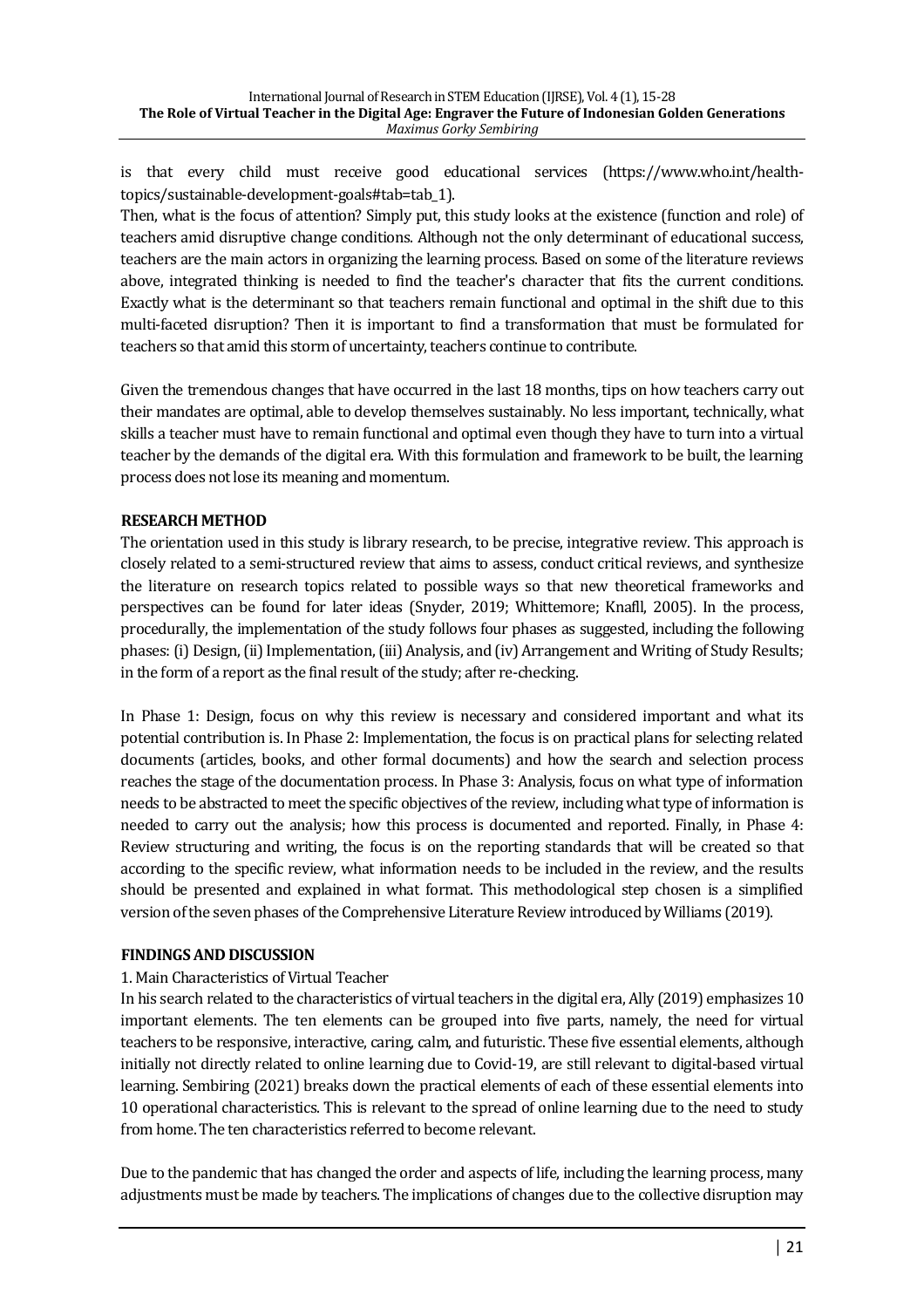change the shape and implementation of future learning. To prepare themselves as teachers, whether learning will turn completely online or return to the way it was before (offline) or mixed, teachers need to instill the following ten characteristics.

The ten characters respond to anticipatory efforts so that even if there is a change in a completely new and unfamiliar direction or a return to previous conditions, teachers have an adequate and reliable level and adaptability. These characters are related to interactivity as a virtual teacher, so they must be capable and have sensitivity in communicating (communicative) and at the same time have the patience to listen (a good listener). The next character relates to being responsive as a virtual teacher to always be able to develop networks and partnerships (collaborative) and at the same time can adapt to a rapidly changing and unpredictable environment (adaptive). Another character is caring, so as a virtual teacher, he always presents himself appropriately (attractively) and has partiality toward other people, students in this (empathy). The character that is also important is related to the attitude of calm in anticipating all possibilities so that in addition to not being too fast in giving feedback (patient), it is also rational in everyday life (realistic). The other two characters are related to the ability to see far ahead, futuristic. In this case, considering the mandate as a teacher to package the future of a golden generation, virtual teachers in the digital era do not love to give input (likes to share) and always learn at every opportunity (lifelong learners).

With these ten characters (which are the elaboration of the five essential elements), virtual teachers always could adapt quickly. The only thing that can keep us going in turbulence is a high level of adaptability. Not only because of intelligence. Intelligence and strength are needed to survive. Above all, survival of the fittest is determined by the ability to adapt to the environment in a short time. Adaptability is much more appropriate in terms of a strategic environment characterized by erratic change and filled with uncertainty.

# 2. Digital Age Virtual Teacher Transformation

Is having these ten characters enough? The answer can be yes, enough, but maybe not yet. In conditions that are not too dynamic, these ten characters are sufficient to survive. Is it possible to survive by growing? Not necessarily! To develop, to grow from one state to a better state (increase), in uncertainty, the keyword is transformation (in stricter language revolution). Transformation can be revolutionary as long as it is formulated in an integrated and synergistic manner.

Regarding the transformation that is relevant for virtual teachers, especially when forced by a pandemic, it covers three domains. The three domains are related to cultural transformation, functional transformation, and digital transformation, partly as initiated by Sembiring (2020c).

What happens to cultural transformation, and why does cultural transformation? Simple reason. In every change, the beginning of the change must be intrinsic. If the change is responded to by making extrinsic anticipatory efforts, it is generally not comprehensive. It is certain to experience obstacles or resistance. Cultural transformation is forcing oneself not to be reluctant and stuttering about change. So, firstly, cultural transformation is carried out, the transformation of perspective, mindset, or cultural paradigm. This means that successfully responding to each change does not only require knowledge and skillsbased ones, even with attitude. The success of responding to change is determined by the attitude of seeing and dealing with change. Mental determination, an unyielding attitude, and being able to see threats as opportunities are some of the intrinsic approaches that are closely related to individual cultural behavior. Therefore, it is necessary to ensure that if we are culturally prepared, the transformation (hijrah) from one condition to another is not difficult.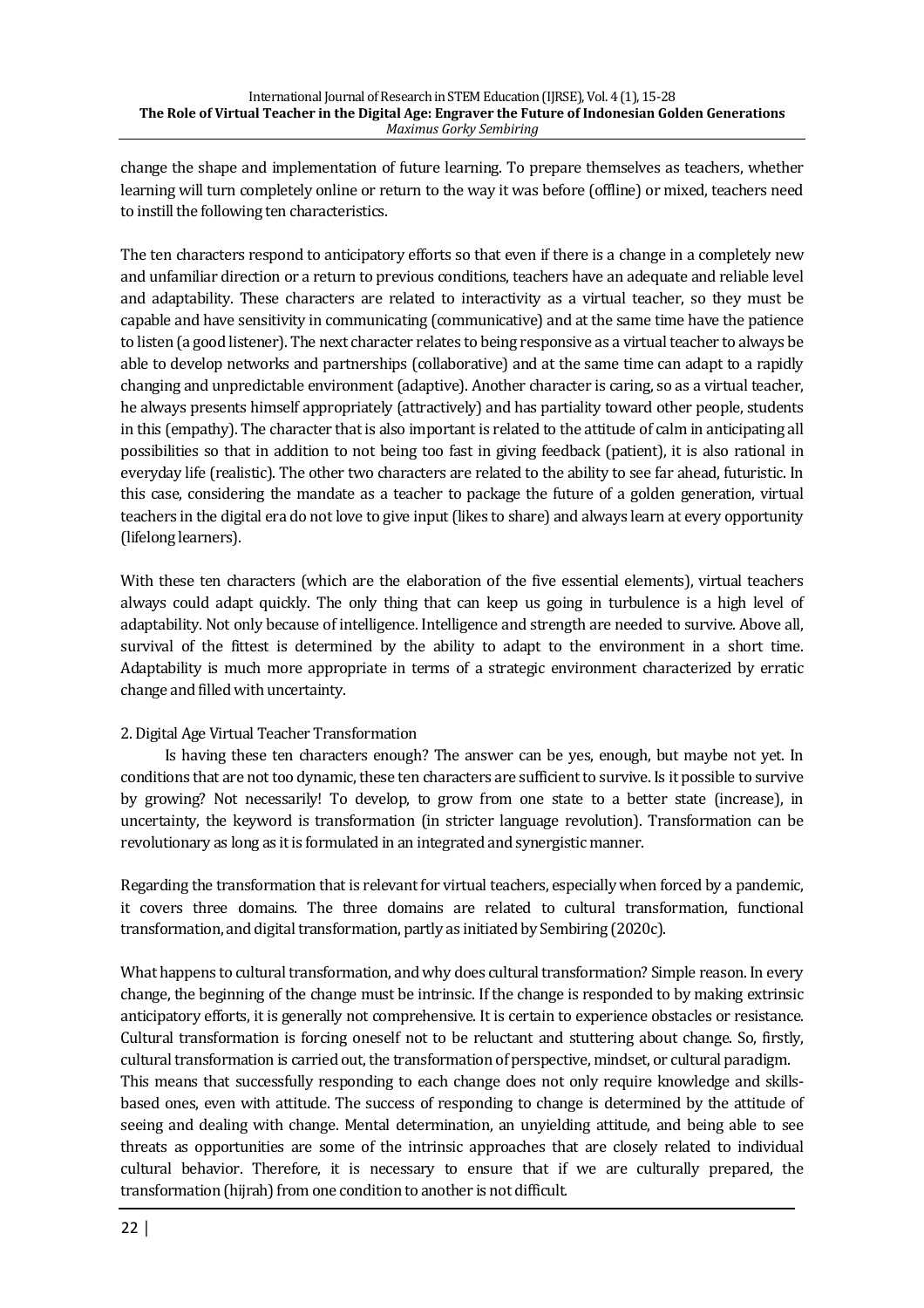The next transformation is related to the function and role of a person, in this context, the teacher. Initially, in offline learning, the function and role of the teacher seemed 'limited' to transferring knowledge, skills, and attitudes to students. That's right. The process is carried out with a face-to-face approach. The teacher prepares the material and determines the strategy and learning orientation. Then assess according to the demands of the material being taught. Aligned with student competencies and required outputs.

With the shift in the learning approach, the teacher was face-to-face and then became face-to-face, cannot just stop as a teacher. In this context, virtual teachers are required to play a role and function more than before. At this stage, the virtual teacher has three 'new' functions and roles planners, implementers, and assessors (Sembiring, 2020c). That is, the virtual teacher, in the planning stage, must be able to play a role and function as a programmer, designer, animator, mediator, and selector. This role is, of course, related to the preparation of learning materials as a virtual teacher.

In the implementation stage, virtual teachers are required to function and act as counselors, facilitators, mentors, motivators, and inspirations. As a virtual teacher, the challenges of carrying out an online learning process are different from offline learning. In offline learning, building a learning atmosphere can be seen and felt directly with the naked eye. We meet in the same dimension, space, and time without intermediaries. In online learning, even though we are in the same space and dimension, we are bridged by media (technology). The difficulty of building a learning atmosphere and presenting a learning experience is not enough if it is done with the usual approach. That is why the ability to motivate and inspire is needed in such a way that there is no open gap between teachers and students, even though it is mediated through media and technology.

Under normal conditions, it is common for teachers to assess learning outcomes. Apart from meeting face-to-face, teachers can also closely follow the behavior and responses of students in receiving learning from time to time. Learning through the media and doing an assessment, there must be an extra effort. This means that virtual teachers cannot only act and function as assessors. Teachers must be able to act as auditors, adjudicators, reviewers, and also breakers. Breaker means being able to make a breakthrough in overcoming learning if, in the implementation, there is a deadlock in completing the learning process as required.

The third transformation that is no less important is digital transformation. Absolute digital transformation! As a virtual teacher in the digital era, you cannot be separated from media and technology. Only by mastering these two things does information becomes meaningful (learning material in this era is considered information). At the very least, although limping, virtual teachers must be familiar with smelly and digital-based knick-knacks. Virtual learning only works well and is effective when it is digital-based. So, there is no other way but to adapt to this situation. Teachers are obliged to transform themselves so that they are not crushed by the onslaught of technology and the direct result of the digitization process.

For this reason, virtual teachers, so as not to be too unfamiliar with digitalization in learning according to the demands of the 21st century, are adaptive. Quickly adapt to environmental changes. Then, likes to learn new things. Do not shy away from challenges and obstacles. Always positive in responding to changes. At the end of it all, the teacher must move on. The method? Keep thinking big, but act small from now on until you succeed and never give up.

3. Virtual Teacher Basic Skills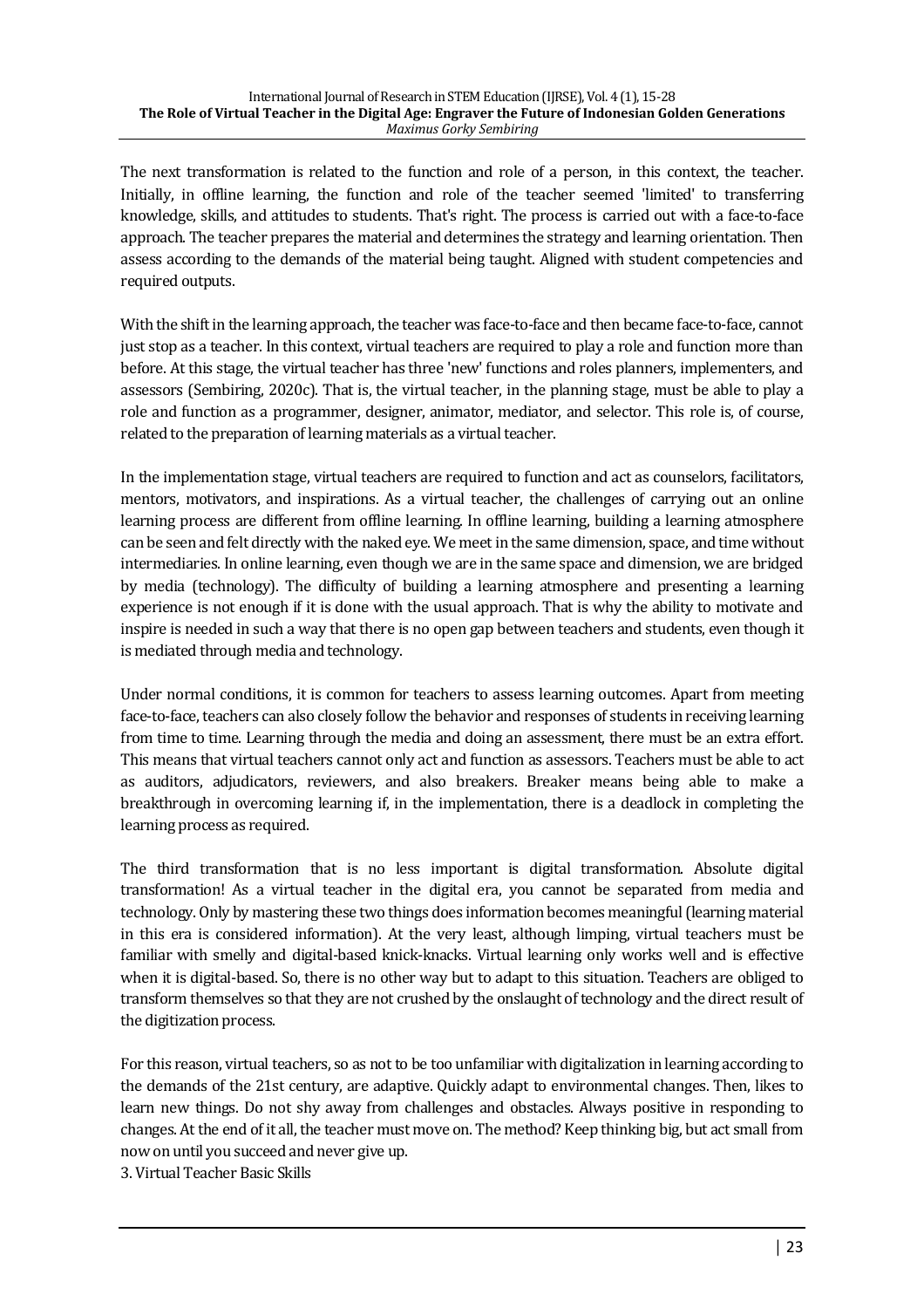By having ten characters and being able to carry out self-transformation, the prerequisites for conception are possessed. Is it enough? It's enough. But times continue to change, technology continues to develop, and the demands for learning continue to increase. So, skills and technical skills are needed to be optimal in carrying out the role of a virtual teacher. There are at least three technical skills that must be mastered so that the function and role of a virtual teacher are included in the professional category. The three skills are related to abilities or skills: (i) Developing interactive digital modules, (ii) Packaging virtual-digital learning delivery, and (iii) Developing online learning assessments.

*First Basic Skill*: Developing an Interactive Digital Module. Referring to the 12 new customs of the 21st century requires special learning skills. The first basic skill is the competence to develop interactive digital learning modules. Illustratively, what is meant by interactive digital learning modules are learning materials that are prepared in a modular manner, containing three main elements. The three elements consist of the prelude, the body, and the remark. If needed, you can add other sections for improvement to fit and answer the specified and expected learning objectives.

What distinguishes interactive digital modules in terms of format and appearance lies in the way they are arranged. In terms of format, it still consists of at least an introduction, a body, and a closing. In terms of appearance, enough in one screen (sheet) only. One screen contains all the information needed. Interactive digital modules only contain keywords. Then, further elaboration provides the necessary links. For example, in the introduction, there are three keywords, in the body five keywords, and in the closing two keywords. In this module, it is enough to present these keywords and then provide a link that, if clicked, will take the reader (student) to the source of the required information. For illustration, to get an overview of the components as inspiration and comparison in developing interactive learning modules, it is also good to see the ideas of Apostolopoulos (2020).

The link can be a file in PFD, MS-office (word, excel, PowerPoint), or other forms that are narrative, descriptive, and illustrative. If needed, the link can also be in the form of video, audio, animation, or image. Whatever form or format is created via the link, it doesn't matter if it fits the demands of learning. No less important, there is a dialogue rubric. In the dialogue rubric, the demands for learning outcomes that must be met by students are included so that when they take the assessment, they can go through it well. This element of dialogue is important in building the atmosphere and presence of the learning experience (Garrison, 2009). This dialogue also includes tasks that students must complete.

*Second Basic Skill*: Packaging Virtual-Digital Learning Delivery. Just like the first basic skill, packaging the delivery of digital-based virtual learning consists of three main parts as well. The three sections include the introduction, the body, and the conclusion. What should be in the introduction? At least what material will be studied, why should study the material, and what are the benefits of the learning. In conveying it, it must be arranged in such a way that the preliminary time portion is around 10-15% of the total available time. In the torso, the time ranges from  $70$ -to  $80\%$ . In closing, the time portion is around 10-15%.

This illustrates that each part of the delivery package must be arranged so that it meets the proportions of time harmoniously. In the body, if there are three subjects, it must be arranged so that the time is also harmonious. But what should be prioritized at this stage are various approaches and ways of packaging and delivering. For example, the material that is packaged with several presentations is illustrative and animative. This is important to move students so that they are inspired to be participative and contributive. In the closing section, a common thread and reinforcement are needed that make students understand the material with a high retention rate. Referring to the importance of seeking student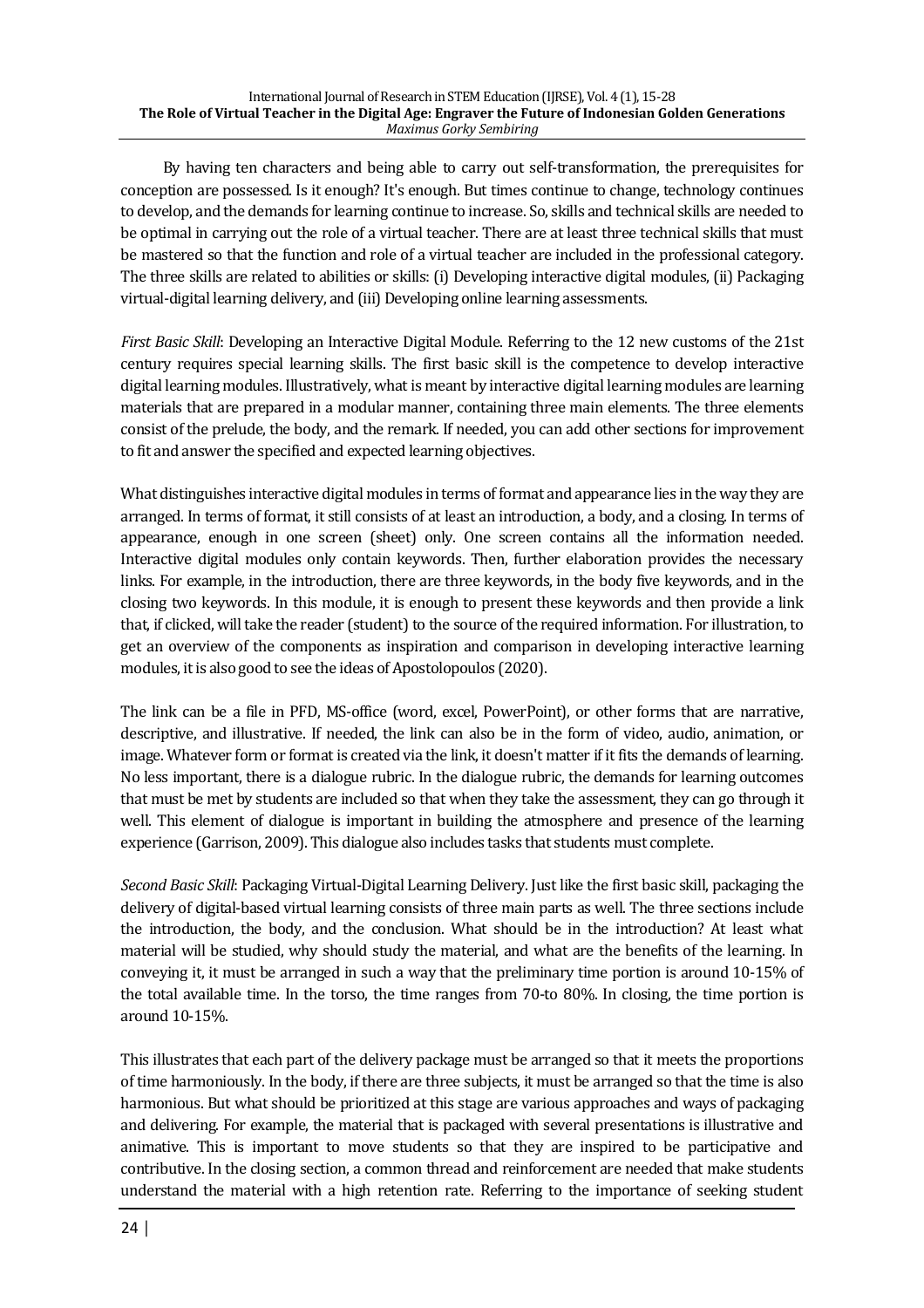retention, you can seek inspiration from Gaytan (2013). That is, by following the virtual learning package, students understand and can remember what they have learned for a relatively long time.

In terms of material delivery orientation, after packaging materials virtually digitally, we can use several approaches. For example, using an authoritarian style when we act as experts, to be precise in lectures. When we have to show something, we use the demonstrator style. It is used when the delivery is needed to enable students to imitate again in time. If you want to do learning in small groups, you can also use a facilitator approach. At the end of this delivery, we must be able to combine all these orientations according to real conditions and situations. At this stage, all experiences, knowledge, and skills previously acquired by the teacher are worth showing.

*Third Basic Skill:* Developing Online Learning Assessment. In the end, even though learning is done online, virtual and digital, assessment must still exist. That is, we need to check the extent of the learning outcomes that have been carried out. In reality, mostly in face-to-face classes, assessments are carried out with a minimalist approach. For example, the assessment is carried out in the form of multiple-choice and also always revolves around the formative/summative form. In virtual learning, the assessment approach must be different. Given that students must have higher-order thinking skills. To achieve that, it is impossible to achieve if only using the assessment approach that has been used so far. There are at least eight orientations or approaches to building a reliable assessment.

To find out portraits of students before doing the learning, using an approach known as pre-assessment. This is useful if you want to know the strengths, skills, or knowledge of students before learning; sort of mapping, diagnostics. The form also does not always have to be multiple choice. To find out the gaps that have not been mastered by students to be followed up in the next session, formative assessment is used. To assess the final skills achieved by students in the form of learning effectiveness, instructional reactions, and long-term benefits using a summative assessment. To ensure that the benefits of learning are still effective and useful for the next year, for example, a confirmative assessment is used.

There are times when it is necessary to compare student performance with the average norm. In this context, we want to compare the average score of students with the value of all students in a particular school. Use a formative assessment. In special circumstances, it is often necessary to measure student performance or a predetermined set of learning performances. Use benchmark-based assessment (assessing knowledge pools and specific skills, including evaluating curriculum). In the case of wanting to compare student performance now with the previous one, ipsative assessment is suitable. If you want to check the overall tendency of a learning process that has been carried out, you can use an integrated assessment approach. In this case, it is related to the process of determining educational goals through data collection and analysis of information related to learning outcomes and making subsequent programs as a way of demonstrating accountability to students and the general public. Again, these approaches do not always have to be in the form of multiple choice. Note: For illustration and inspiration, developing an assessment of shape and orientation can be explored further by exploring the ideas put forward by Colman (2021).

## **CONCLUSION**

Tips for Building a Characterized Smart Gold generation

So far, it can be described that to build a golden generation in Indonesia; there is no other choice but to prepare transformative teachers. Operationally, transformative teachers will not experience obstacles in carrying out their mandate as virtual teachers in the digital era and in accordance with the demands of the 21st century. At this stage, virtual teachers are expected to be able to carry out their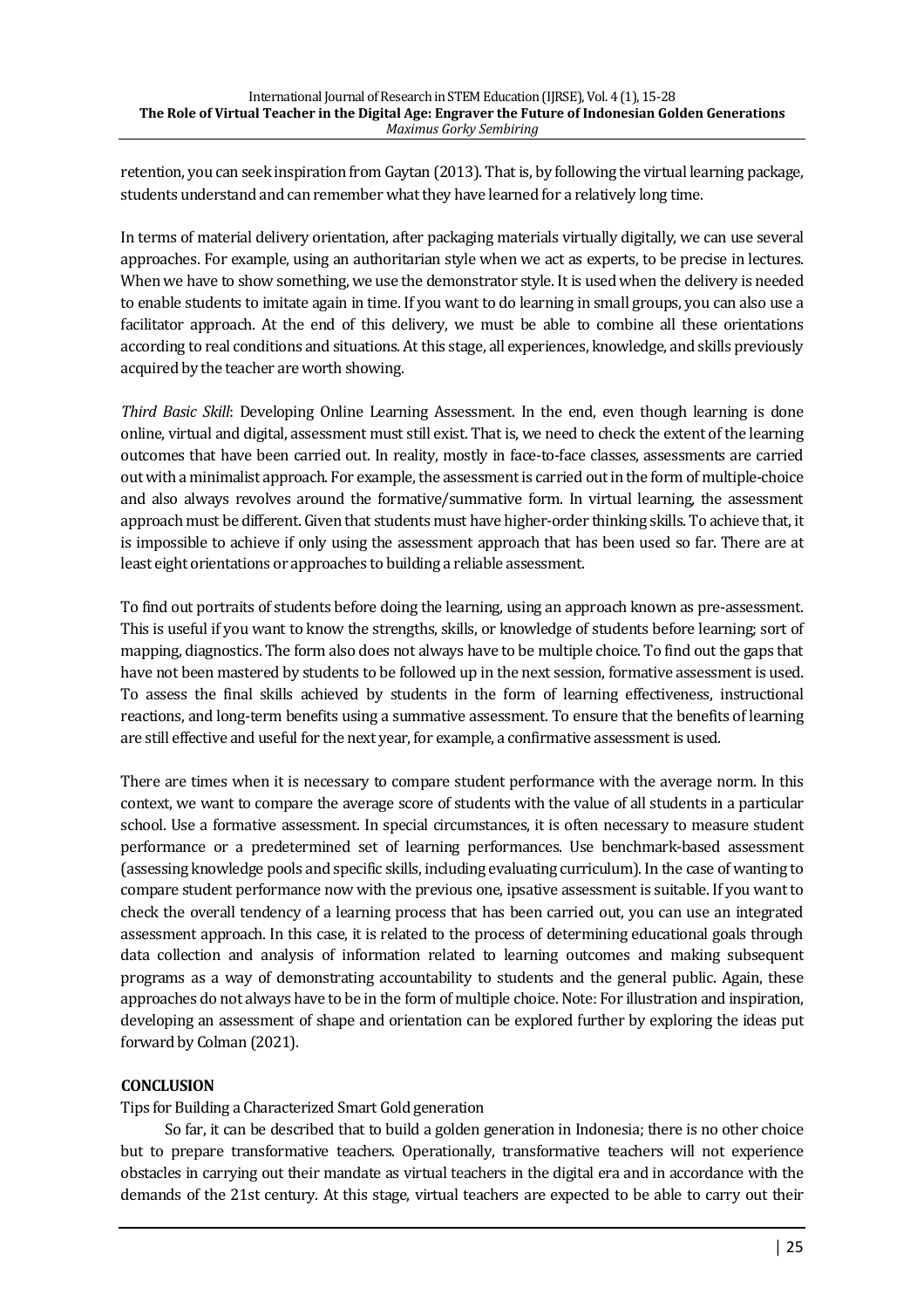profession well and always grow. Virtual teachers, in building a golden generation of intelligent and characterized Indonesia, can cultivate the aesthetics, taste, creativity, and initiative of the students. In building aesthetics, the teacher focuses on cultivating the heart so that students are aware of the importance of piety as human beings. Refining the taste, the teacher focuses on cultivating the heart so that he understands what it means to be friendly. To build student creativity, teachers must focus on processing thought or reason to have qualified intellectuals. To fulfill the intention, the teacher focuses on cultivating the students' bodies so that they truly live the meaning of being healthy and disciplined.

# Tips for Developing a Sustainable Growth Mindset

Paying attention to what happened until the beginning and throughout the 2020s (collective disruption came simultaneously and randomly, and repeatedly) resulted in all parties in all sectors having to adapt (the survival of the fittest). What else in the field of education, learning to be precise. Very significant changes must be adopted. In this context, the teacher is at the forefront of adopting first. At the same time, while adapting, you must also survive and grow. This is not easy, but there is still a possibility to get around it.

It is appropriate if we refer to and apply the idea of Dweck's (2016) growth mindset! As a comparison or the opposite of the growth mindset is called a fixed mindset (fixed mindset). In a growth mindset, at least some of the fundamental elements, if addressed and applied correctly and appropriately, produce the expected results. That is, the result of implementing the mindset grows more optimally. Those who adopt a growth mindset always could realize success to be higher, deeper, and wider (more meaningful). On the other hand, in a fixed mindset, even though in the early stages you can get what you want, it will stop there. In other words, even if you get what you want at a relatively early time but will not reach the optimal level, what is more up to the ideal stage; is still far.

To get optimal results, the prerequisite for implementing a growth mindset is to pay attention to the following points of view: (1) The growth mindset argues that intelligence can be developed, while the mindset still considers intelligence to be static.  $(2)$  The growth mindset tends to always and continue to learn, while the mindset still tends to want to look fast even if it just looks smart. (3) In very challenging circumstances (such as current conditions), those who fall into the category of growth mindset are prepared to face and even invite challenges with courage. At the same time, they have a mindset that they tend to avoid challenges even though the challenges are not significant. (4) In the face of obstacles, a growth mindset persists in the face of all challenges and shocks without thinking of giving up. While in a fixed mindset, even though the obstacles are not at an alarming level, they are already showing signs of retreating and finally giving up. (5) In terms of preparing effort, a growth mindset sees the effort as the basic capital to achieve excellence. Meanwhile, in a fixed mindset, providing effort is considered a waste and a loss. (6). Those who fall into the category of growth mindset consider criticism as a medium of learning for goodness and further progress. While in a fixed mindset, criticism is considered an obstacle to progress, even though criticism is positive and constructive. (7) The success and success of anyone, in the view of people who think growing is an inspiration to create higher, more advanced, and more powerful. Meanwhile, for them with a fixed mindset, the success and success of others is a threat to their existence.

Finally, the characteristics, self-transformation, and three basic skills of virtual teachers in the digital era will be successful if followed by a growth mindset. Based on a growth mindset, trust as a virtual teacher will optimally package the golden generation towards 100 years of Indonesia's independence. Precisely as virtual teachers, the approach presented in full in this study will enable them to build and shape the aesthetics, taste, creativity, and initiative of Indonesian students in an integrated manner.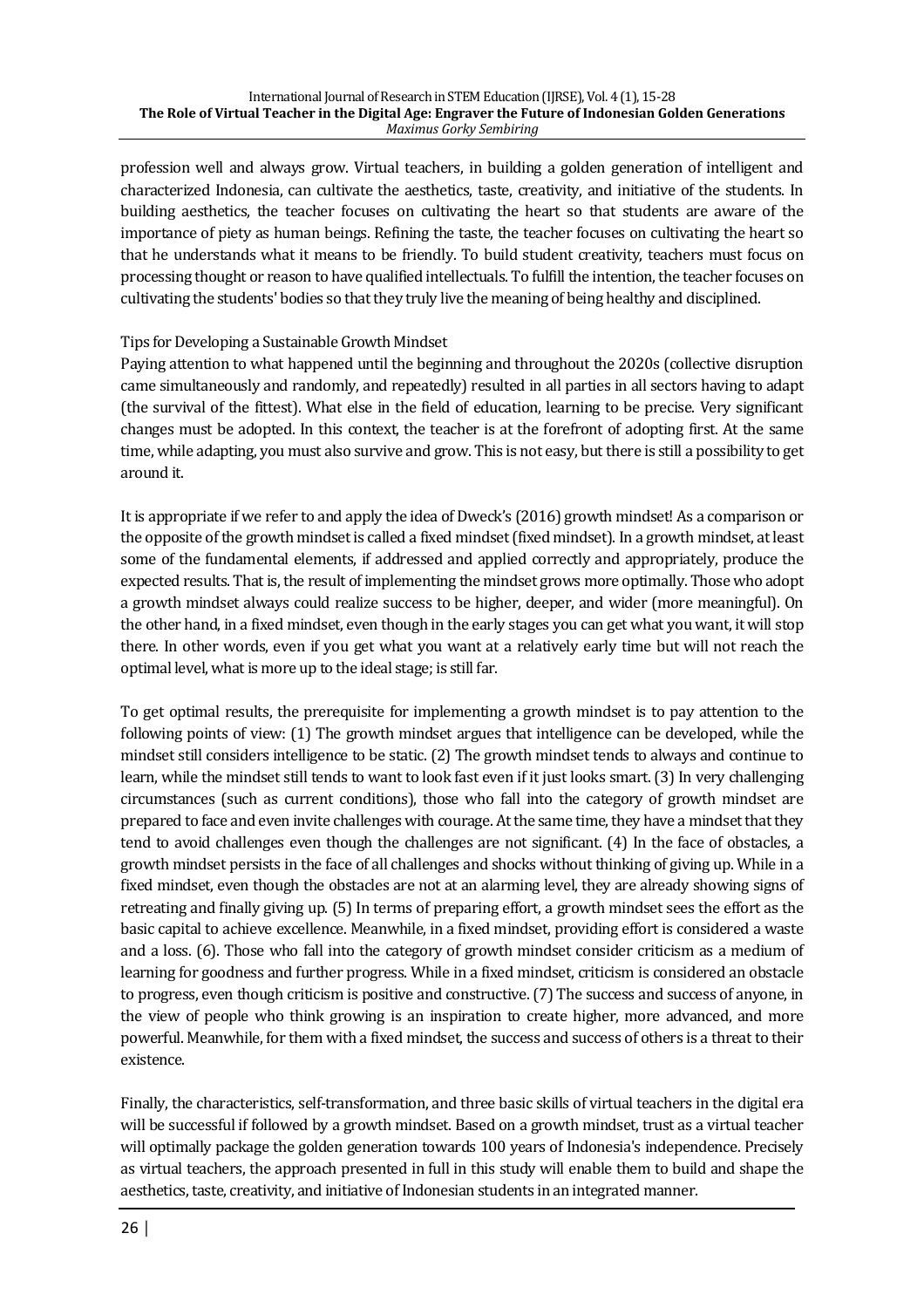To close, the efforts initiated through this study aim to create education that forms human beings who are knowledgeable and do scientific deeds! To achieve that, education must manifest as a medium for humanizing humans humanely, liberating humans in a dowry, and nobly glorifying humans! Keep going, Indonesian teacher!

## **LIMITATIONS & FURTHER RESEARCH**

This study uses one approach, namely the qualitative approach (integrative review). In the future, ideally, use a mixed-methods approach. Namely qualitative and quantitative approaches. It is recommended to use an exploratory design, after obtaining qualitative results, re-tested with a quantitative approach. This will result in more integrated and meaningful results.

#### **REFERENCES**

- Ally, M. (2019). Competency profile of the digital and online teacher in future education. *IRRODL* (April), 20 (2). http://www.irrodl.org/index.php/irrodl/article/view/4206/5017
- Apostolopoulos, A. (2020). How to develop a highly interactive online training program. https://www.talentlms.com/blog/how-create-interactive-online-training-program/

Belawati, T. (2019). *Pembelajaran Online*. Tangerang Selatan: Universitas Terbuka.

- Belawati, T. dan Nizam. (2020). *Potret Pendidikan Tinggi di Masa Covid-19*. Eds. Jakarta: Direktorat Jenderal Pendidikan Tinggi, Kementerian Pendidikan dan Kebudayaan.
- Colman, H. (2021). 9 Ways to assess student learning online. https://www.ispringsolutions.com/blog/8ways-to-assess-online-student-learning
- Dhawan, S. (2020). Online learning: A panacea in the time of COVID-19 crisis. *Journal of Educational Technology Systems*. 49 (1), 5–22 (DOI: 10.1177/0047239520934018).
- Dweck, C.S. (2016). *Mindset, the New Psychology of Success*. New York: Balantine Books.
- Deguchi, A., Hirai, C., Matsuoka, H., Nakano, T., Oshima, K., Tai, M. and Tani, S. (2020). What Is Society 5.0? Corrected publication 2020, https://doi.org/10.1007/978-981-15-2989-4\_1
- Garrison, D. R. (2009). Communities of inquiry in online learning. *IGI Global*. DOI: 10.4018/978-1-60566-198-8.ch052
- Gaytan, J. (2013). Factors affecting student retention in online courses: Overcoming this critical problem. *Career and Technical Education Research*, 38 (2), 145-155. DOI: 10.5328/cter38.2.147

International Monetary Fund (May 2008). https://www.imf.org/external/np/exr/ib/2008/053008.htm

- Marr, B. (2 September 2018). https://www.forbes.com/sites/bernardmarr/2018/09/02/what-isindustry-4-0-heres-a-super-easy-explanation-for-anyone/?sh=6ec6c87f9788)
- Milman, N.B. (2020). This is emergency remote teaching, not just online teaching. There's a difference! https://www.edweek.org/leadership/opinion-this-is-emergency-remote-teaching-not-justonline-teaching/2020/03
- Schwab, K. (2016). *The Fourth Industrial Revolution*. World Economic Forum, Switzerland, www.weforum.org
- Sembiring, M.G. (2008). *Tips Menjadi Guru Sejati*. Yogyakarta: Galang Press.
- Sembiring, M.G. (2016). Meaningful learning determinants in advancing responsible citizens in Indonesia settings. Paper, *ATINER*, Athens, Greece, 16-19 May 2016.
- Sembiring, M.G. (2017). Membangun generasi emas Provinsi Banten melalui pendidik dan pendidikan berkarakter (Bagian II). Makalah, disajikan dalam Upacara Penyerahan Ijasah UPBIJ-UT Serang. UTCC, 30 September 2017.
- Sembiring, M. G. (2020a). Pendidikan terbuka untuk Indonesia emas. Dalam Belawati, T. (Ed). Tangerang Selatan: Universitas Terbuka. https://repository.ut.ac.id/9055/
- Sembiring, M.G. (2020b). Conceivable future roles of teachers teaching effectively for the 21st Century learners. Invited Speaker. Open University of Hong Kong, 18 September 2020.